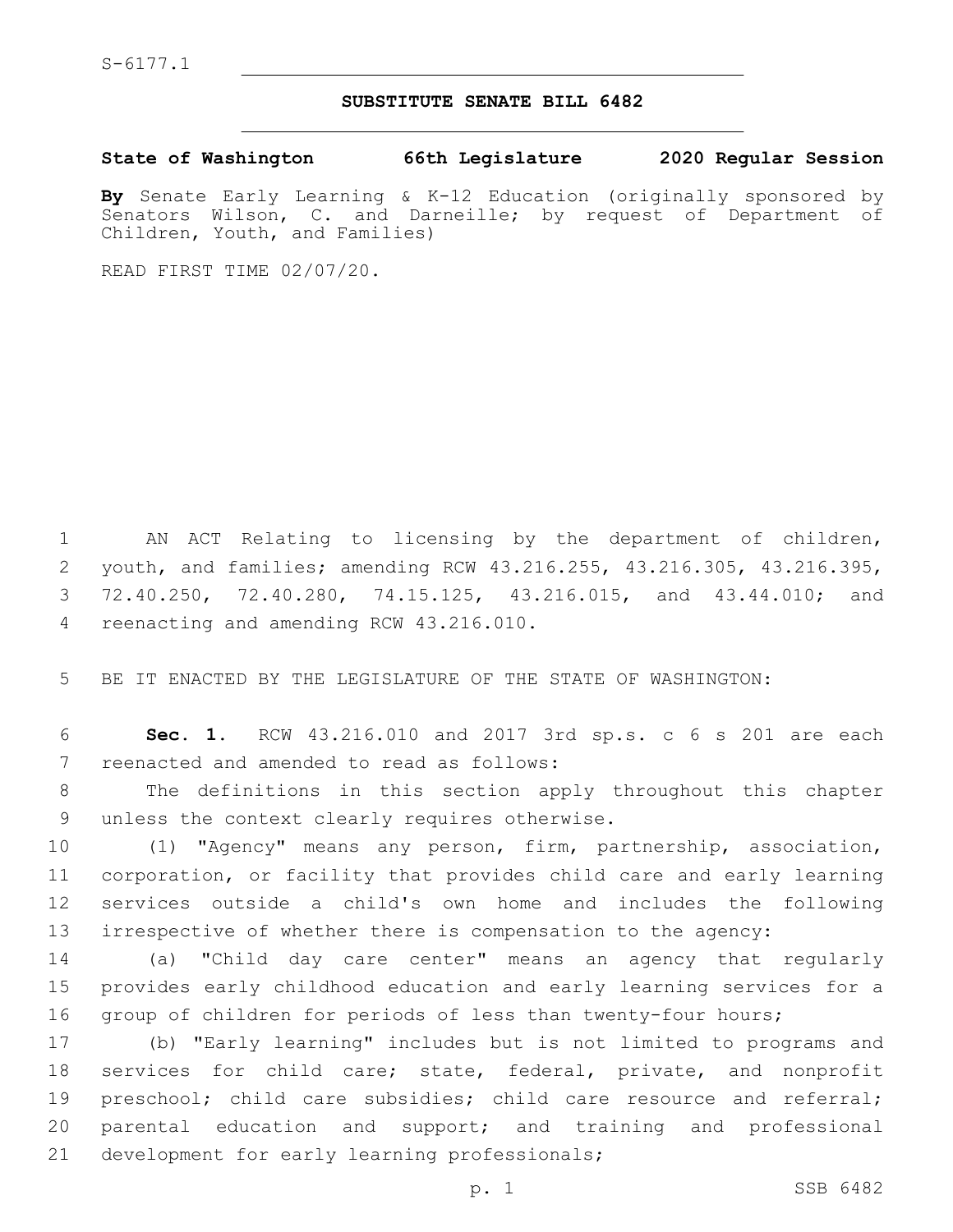(c) "Family day care provider" means a child care provider who regularly provides early childhood education and early learning services for not more than twelve children in the provider's home in 4 the family living quarters;

 (d) "Nongovernmental private-public partnership" means an entity registered as a nonprofit corporation in Washington state with a primary focus on early learning, school readiness, and parental support, and an ability to raise a minimum of five million dollars in 9 contributions;

 (e) "Service provider" means the entity that operates a community 11 facility.

(2) "Agency" does not include the following:12

(a) Persons related to the child in the following ways:

 (i) Any blood relative, including those of half-blood, and including first cousins, nephews or nieces, and persons of preceding 16 generations as denoted by prefixes of grand, great, or great-great;

(ii) Stepfather, stepmother, stepbrother, and stepsister;

 (iii) A person who legally adopts a child or the child's parent as well as the natural and other legally adopted children of such persons, and other relatives of the adoptive parents in accordance 21 with state law; or

 (iv) Spouses of any persons named in (a)(i), (ii), or (iii) of this subsection, even after the marriage is terminated;

(b) Persons who are legal guardians of the child;

 (c) Persons who care for a neighbor's or friend's child or children, with or without compensation, where the person providing care for periods of less than twenty-four hours does not conduct such activity on an ongoing, regularly scheduled basis for the purpose of engaging in business, which includes, but is not limited to, 30 advertising such care;

 (d) Parents on a mutually cooperative basis exchange care of one 32 another's children;

 (e) Nursery schools that are engaged primarily in early childhood education with preschool children and in which no child is enrolled 35 on a regular basis for more than four hours per day;

 (f) Schools, including boarding schools, that are engaged primarily in education, operate on a definite school year schedule, follow a stated academic curriculum, and accept only school age 39 children;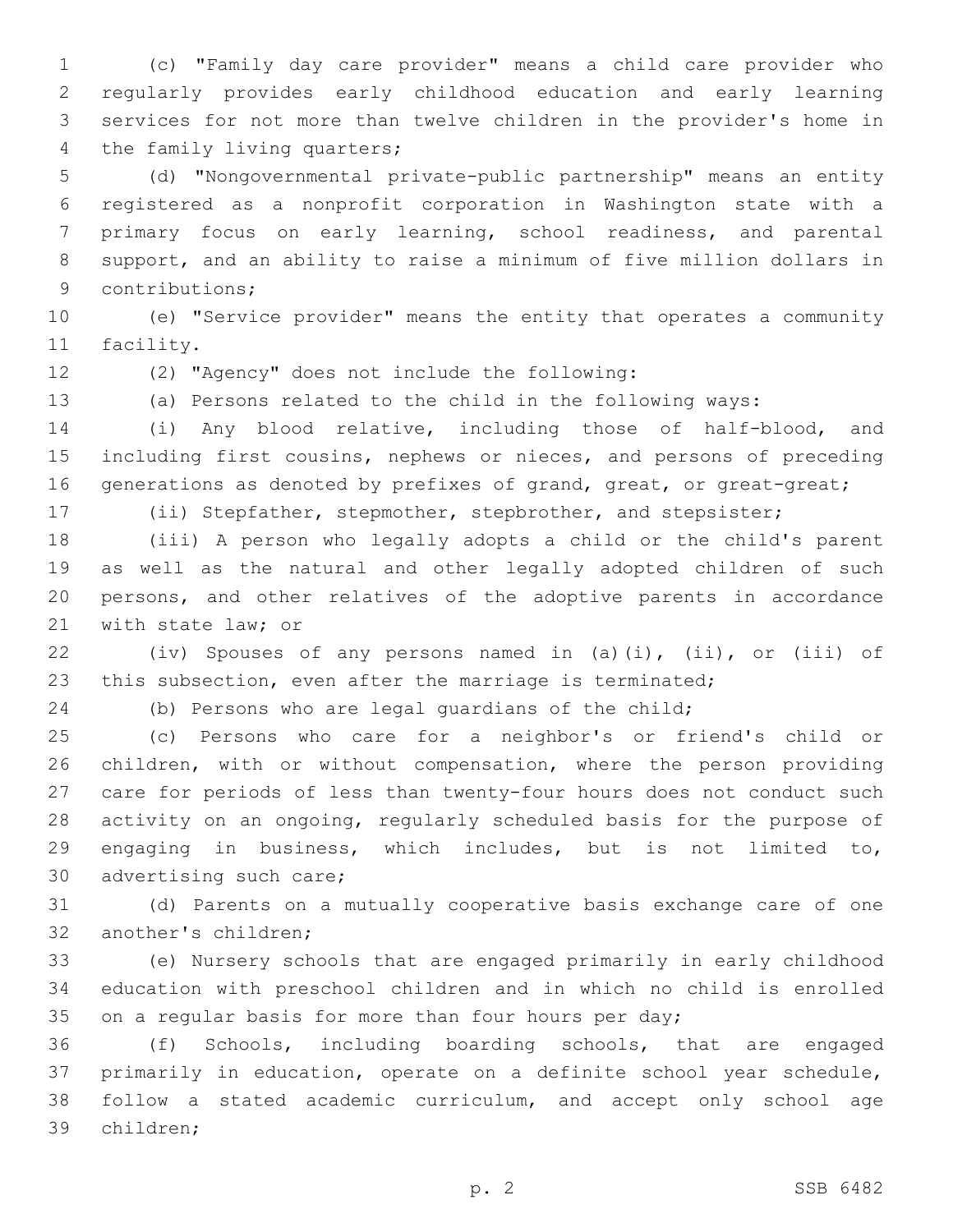(g) Seasonal camps ((of three months' or less duration)) engaged primarily in recreational or educational activities for three consecutive months or less in duration, within each period of twelve 4 consecutive months; (h) Facilities providing child care for periods of less than twenty-four hours when a parent or legal guardian of the child remains on the premises of the facility for the purpose of 8 participating in: (i) Activities other than employment; or9 (ii) Employment of up to two hours per day when the facility is operated by a nonprofit entity that also operates a licensed child care program at the same facility in another location or at another 13 facility; (i) Any entity that provides recreational or educational programming for school age children only and the entity meets all of 16 the following requirements: (i) The entity utilizes a drop-in model for programming, where children are able to attend during any or all program hours without a 19 formal reservation; (ii) The entity does not assume responsibility in lieu of the 21 parent, unless for coordinated transportation; (iii) The entity is a local affiliate of a national nonprofit; 23 and (iv) The entity is in compliance with all safety and quality 25 standards set by the associated national agency; (j) A program operated by any unit of local, state, or federal 27 government; (k) A program located within the boundaries of a federally recognized Indian reservation, licensed by the Indian tribe; (l) A program located on a federal military reservation, except where the military authorities request that such agency be subject to 32 the licensing requirements of this chapter; (m) A program that offers early learning and support services, such as parent education, and does not provide child care services on 35 a regular basis. (3) "Applicant" means a person who requests or seeks employment 37 in an agency. (4) "Conviction information" means criminal history record information relating to an incident which has led to a conviction or 40 other disposition adverse to the applicant. p. 3 SSB 6482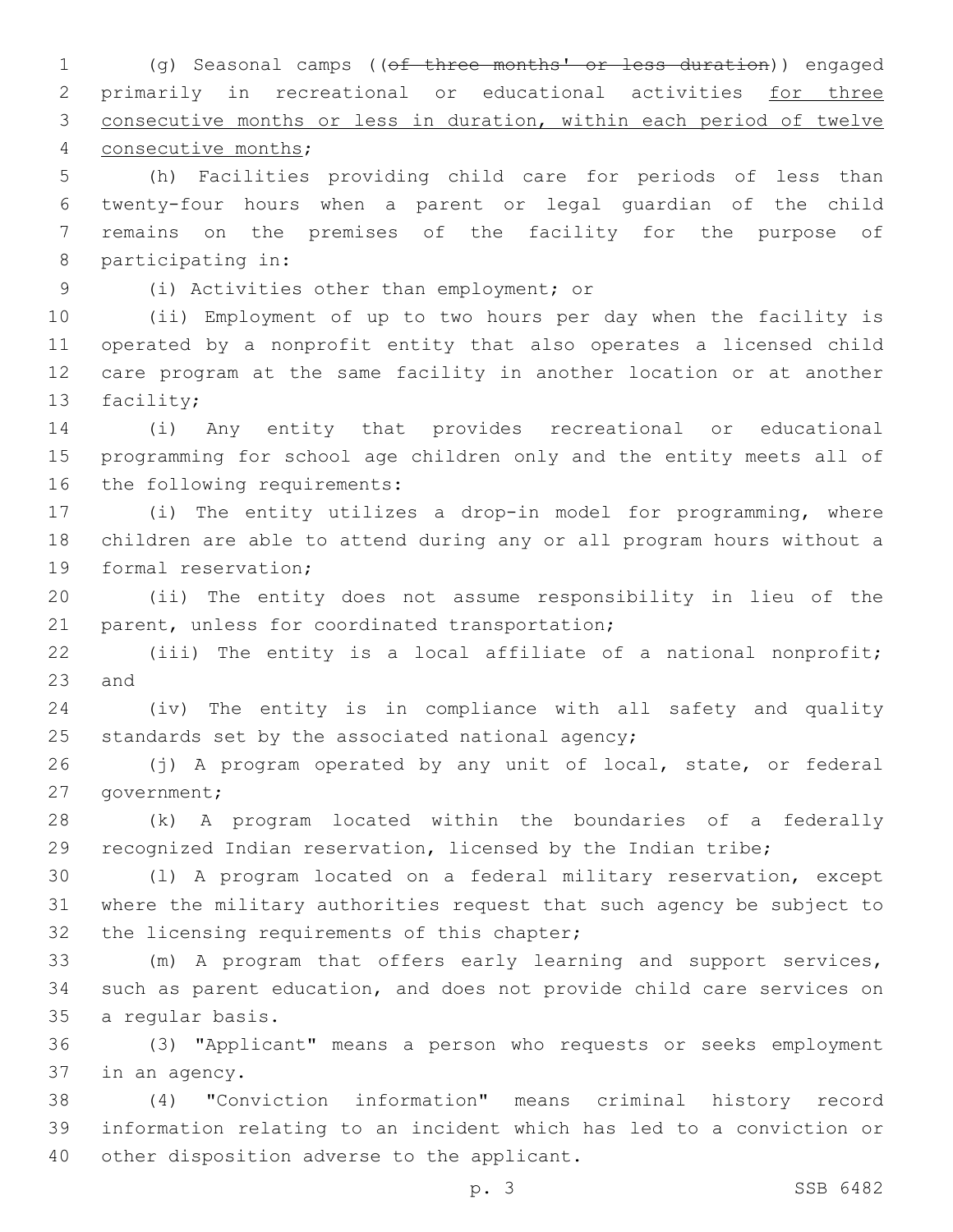(5) "Department" means the department of children, youth, and 2 families.

 (6) "Early achievers" means a program that improves the quality of early learning programs and supports and rewards providers for 5 their participation.

 (7) "Early childhood education and assistance program contractor" means an organization that provides early childhood education and assistance program services under a signed contract with the 9 department.

 (8) "Early childhood education and assistance program provider" means an organization that provides site level, direct, and high quality early childhood education and assistance program services under the direction of an early childhood education and assistance 14 program contractor.

 (9) "Early start" means an integrated high quality continuum of early learning programs for children birth-to-five years of age. Components of early start include, but are not limited to, the 18 following:

(a) Home visiting and parent education and support programs;

(b) The early achievers program described in RCW 43.216.085;

 (c) Integrated full-day and part-day high quality early learning 22 programs; and

 (d) High quality preschool for children whose family income is at or below one hundred ten percent of the federal poverty level.

 (10) "Education data center" means the education data center established in RCW 43.41.400, commonly referred to as the education 27 research and data center.

 (11) "Employer" means a person or business that engages the services of one or more people, especially for wages or salary to 30 work in an agency.

 (12) "Enforcement action" means denial, suspension, revocation, modification, or nonrenewal of a license pursuant to RCW 43.216.325(1) or assessment of civil monetary penalties pursuant to 34 RCW 43.216.325(3).

 (13) "Extended day program" means an early childhood education and assistance program that offers early learning education for at least ten hours per day, a minimum of two thousand hours per year, at least four days per week, and operates year-round.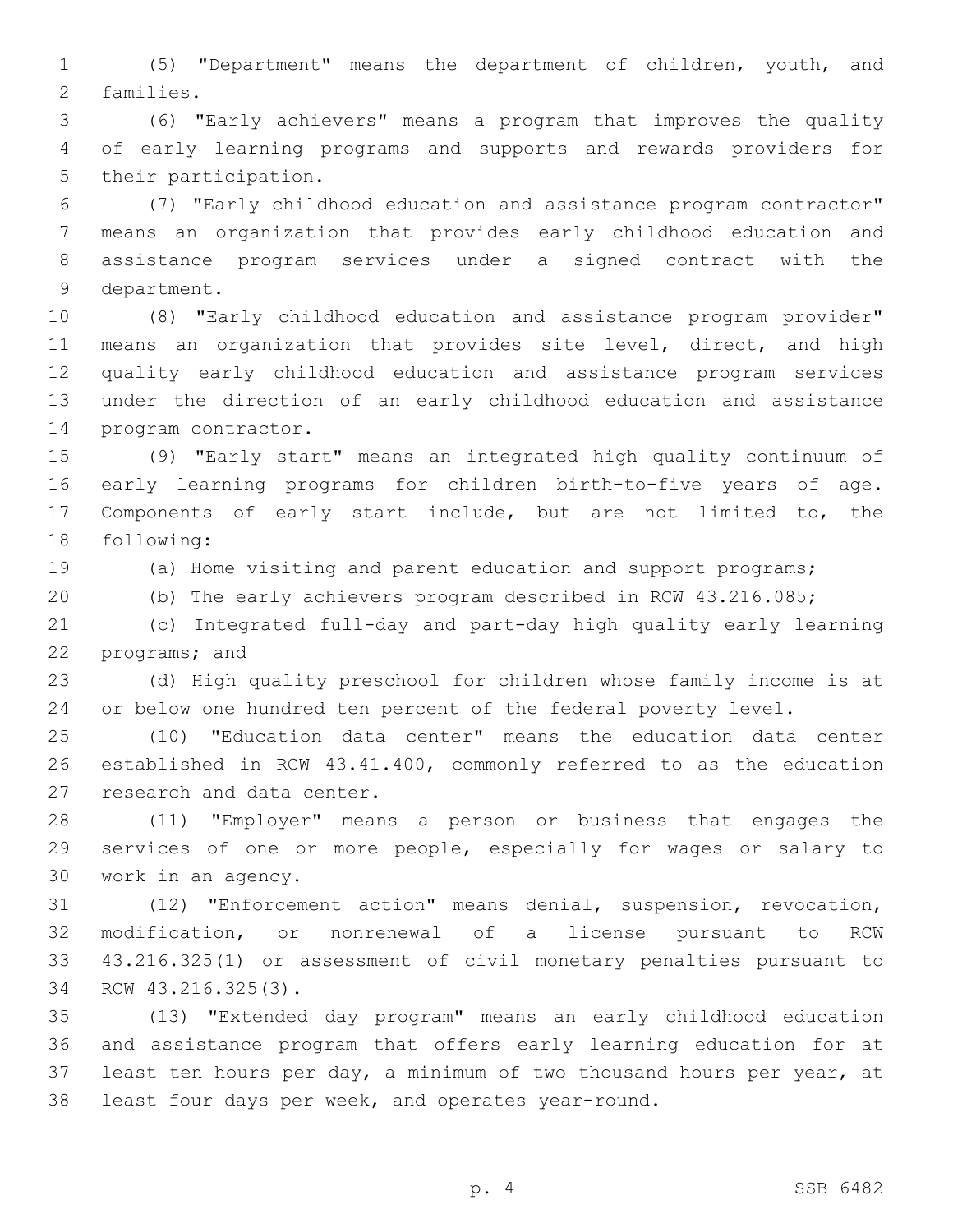(14) "Full day program" means an early childhood education and assistance program that offers early learning education for a minimum 3 of one thousand hours per year.

 (15) "Inspection report" means a written or digital record developed by the department that identifies violations of licensing standards. An inspection report does not include a child care facility licensing compliance agreement as defined in RCW 43.216.395.

 (16) "Low-income child care provider" means a person who administers a child care program that consists of at least eighty percent of children receiving working connections child care subsidy.

11 (((16))) (17) "Low-income neighborhood" means a district or community where more than twenty percent of households are below the 13 federal poverty level.

14 (((17))) (18) "Negative action" means a court order, court 15 judgment, or an adverse action taken by an agency, in any state, federal, tribal, or foreign jurisdiction, which results in a finding against the applicant reasonably related to the individual's 18 character, suitability, and competence to care for or have unsupervised access to children in child care. This may include, but 20 is not limited to:

(a) A decision issued by an administrative law judge;

 (b) A final determination, decision, or finding made by an agency 23 following an investigation;

 (c) An adverse agency action, including termination, revocation, or denial of a license or certification, or if pending adverse agency action, the voluntary surrender of a license, certification, or 27 contract in lieu of the adverse action;

 (d) A revocation, denial, or restriction placed on any 29 professional license; or

30 (e) A final decision of a disciplinary board.

31 (((418))) (19) "Nonconviction information" means arrest, founded allegations of child abuse, or neglect pursuant to chapter 26.44 RCW, or other negative action adverse to the applicant.

 ( $(\overline{+19})$ )  $(20)$  "Nonschool age child" means a child who is age six years or younger and who is not enrolled in a public or private 36 school.

37 ((+20))) (21) "Part day program" means an early childhood education and assistance program that offers early learning education for at least two and one-half hours per class session, at least three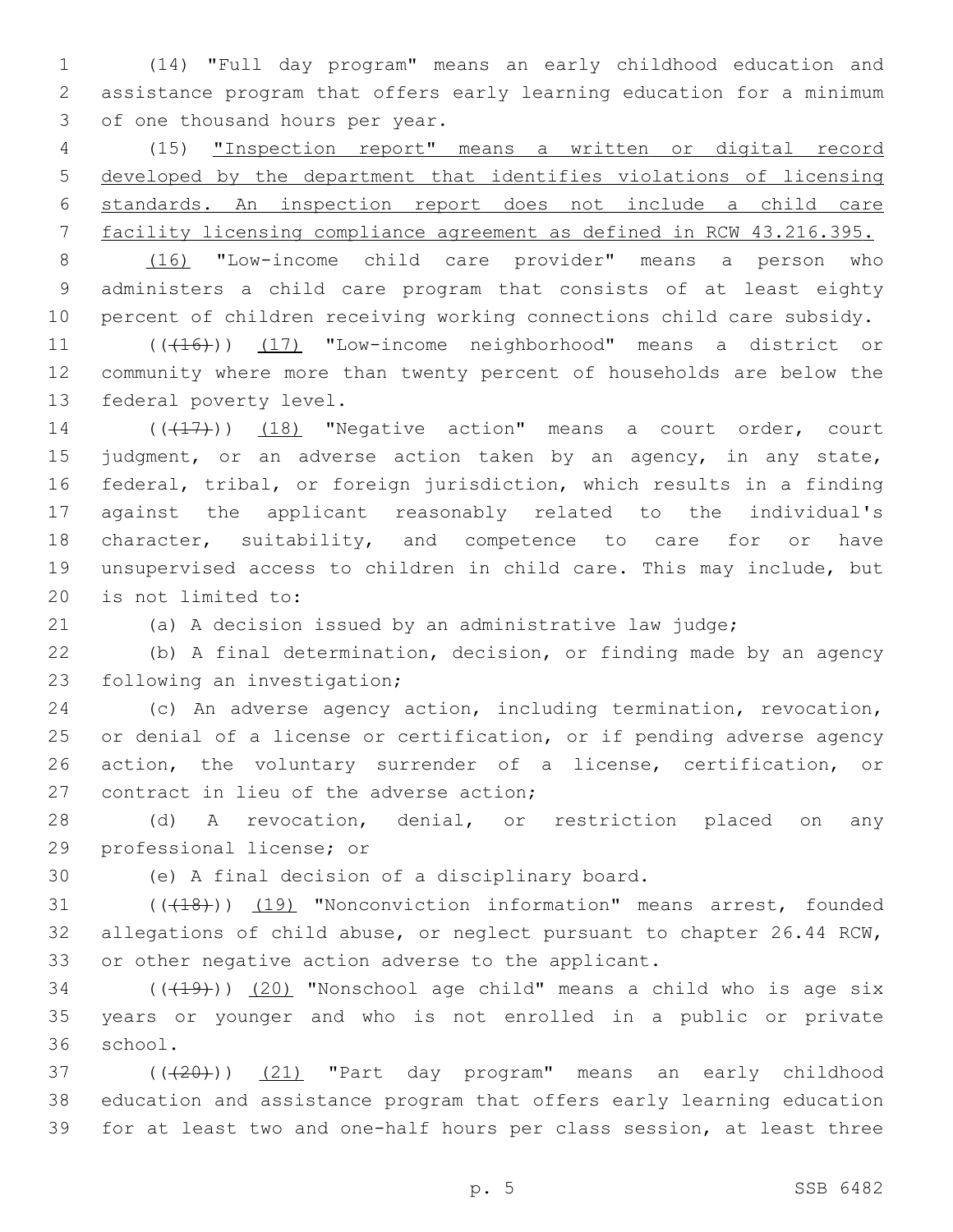1 hundred twenty hours per year, for a minimum of thirty weeks per 2 year.

3 (( $(21)$ )) (22) "Private school" means a private school approved by 4 the state under chapter 28A.195 RCW.

5 (((22))) (23) "Probationary license" means a license issued as a 6 disciplinary measure to an agency that has previously been issued a 7 full license but is out of compliance with licensing standards.

8 (( $(23)$ )) (24) "Requirement" means any rule, regulation, or 9 standard of care to be maintained by an agency.

 $((+24))$   $(25)$  "School age child" means a child who is five years of age through twelve years of age and is attending a public or private school or is receiving home-based instruction under chapter 13 28A.200 RCW.

14 (( $(25)$ )) (26) "Secretary" means the secretary of the department.

15 (( $(26)$ )) (27) "Washington state preschool program" means an 16 education program for children three-to-five years of age who have 17 not yet entered kindergarten, such as the early childhood education 18 and assistance program.

19 **Sec. 2.** RCW 43.216.255 and 2015 3rd sp.s. c 7 s 3 are each 20 amended to read as follows:

 (1) No later than November 1, 2016, the department shall implement a single set of licensing standards for child care and the early childhood education and assistance program. The department shall produce the single set of licensing standards within the department's available appropriations. The new licensing standards 26 must:

27 (a) Provide minimum ((health and safety standards)) licensing 28 requirements for child care and preschool programs;

29 (b) Rely on the standards established in the early achievers 30 program to address quality issues in participating early childhood 31 programs;

32 (c) Take into account the separate needs of family care providers 33 and child care centers; and

34 (d) Promote the continued safety of child care settings.

 (2) Private schools that operate early learning programs and do not receive state subsidy payments shall be subject only to the 37 minimum health and safety standards ( $(in$  subsection  $(1)$   $(a)$  of this section)) as defined in RCW 43.216.395(2)(b) and the requirements necessary to assure a sufficient early childhood education to meet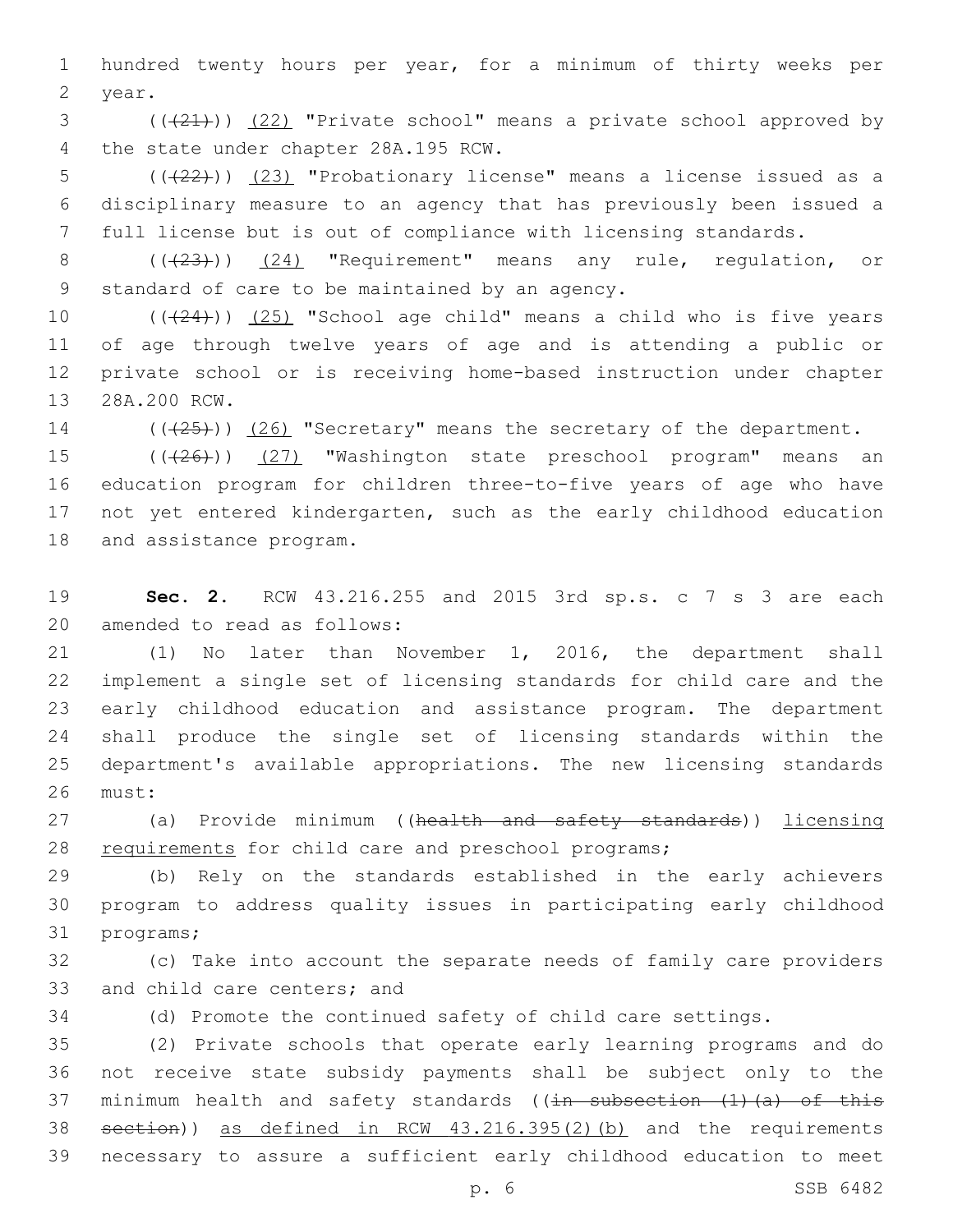usual requirements needed for transition into elementary school. The state, and any agency thereof, shall not restrict or dictate any specific educational or other programs for early learning programs operated by private schools except for programs that receive state 5 subsidy payments.

 **Sec. 3.** RCW 43.216.305 and 2018 c 58 s 40 are each amended to 7 read as follows:

 (1) Each agency shall make application for a license or the 9 continuation of a full license to the department ((on forms)) using a 10 method prescribed by the department. Upon receipt of such application, the department shall either grant or deny a license or continuation of a full license within ninety days. A license or continuation shall be granted if the agency meets the minimum requirements set forth in this chapter and the departmental 15 requirements consistent with this chapter, except that an initial license may be issued as provided in RCW 43.216.315. The department shall consider whether an agency is in good standing, as defined in subsection (4)(b) of this section, before granting a continuation of a full license. Full licenses provided for in this chapter shall continue to remain valid so long as the licensee meets the requirements for a nonexpiring license in subsection (2) of this 22 section. The licensee, however, shall advise the secretary of any material change in circumstances which might constitute grounds for reclassification of license as to category. The license issued under this chapter is not transferable and applies only to the licensee and the location stated in the application. For licensed family day care 27 homes having an acceptable history of child care, the license may 28 remain in effect for two weeks after a move.

 (2) In order to qualify for a nonexpiring full license, a licensee must meet the following requirements on an annual basis as 31 established from the date of initial licensure:

32 (a) Submit the annual licensing fee;

 (b) Submit a declaration to the department indicating the licensee's intent to continue operating a licensed child care program, or the intent to cease operation on a date certain;

 (c) Submit a declaration of compliance with all licensing rules; 37 and

 (d) Submit background check applications into the department's electronic workforce registry, as defined by rule and on the schedule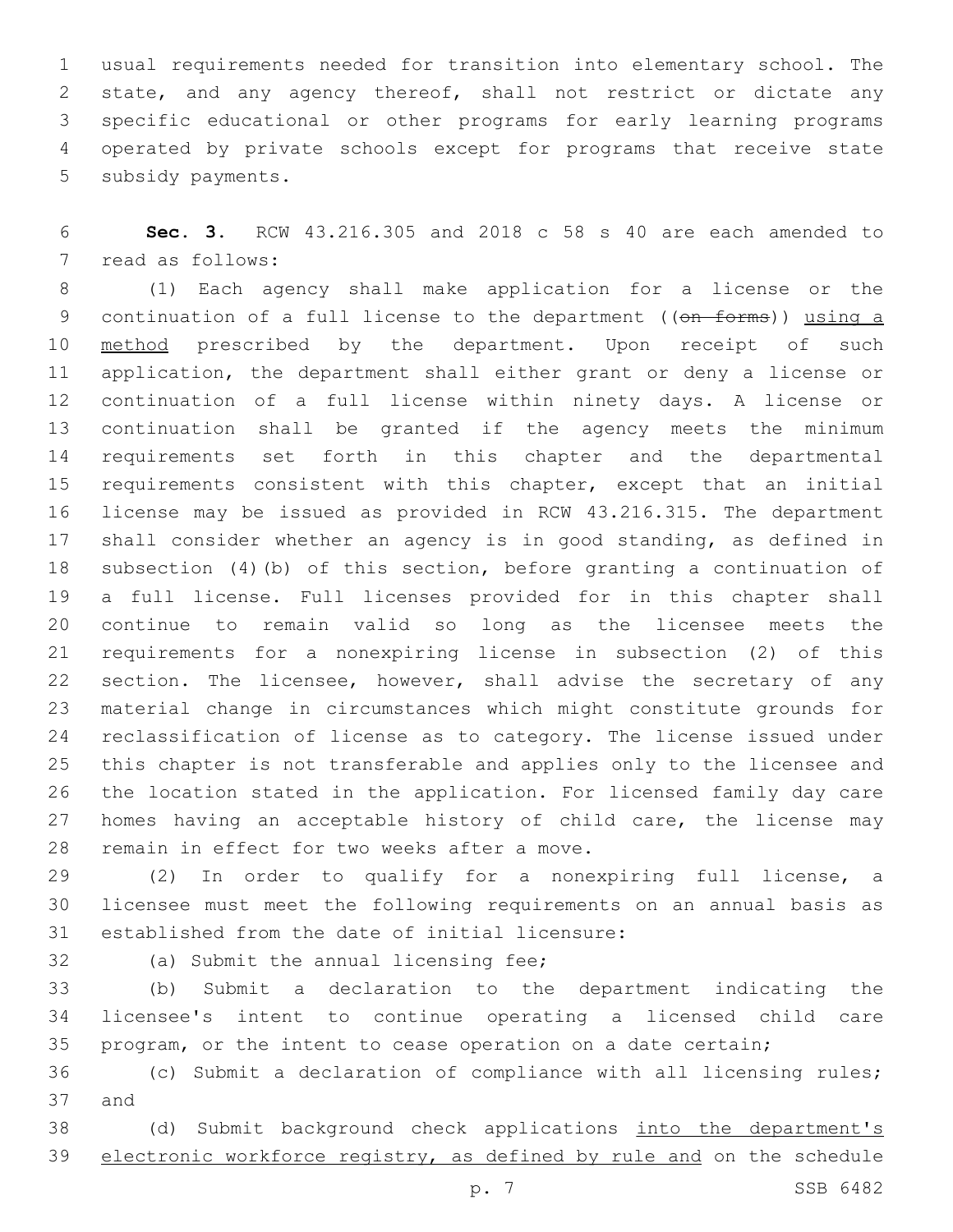established by the department, for all current employees of the 2 agency.

 (3) If a licensee fails to meet the requirements in subsection (2) of this section for continuation of a full license the license expires and the licensee must submit a new application for licensure under this chapter.6

 (4)(a) Nothing about the nonexpiring license process may interfere with the department's established monitoring practice.

 (b) For the purpose of this section, an agency is considered to be in good standing if in the intervening period between monitoring visits the agency does not have any of the following:

12 (i) Valid complaints;

 (ii) A history of noncompliance related to those valid complaints 14 or pending from prior monitoring visits; or

 (iii) Other information that when evaluated would result in a 16 finding of noncompliance with this section.

 (c) The department shall consider whether an agency is in good standing when determining the most appropriate approach and process for monitoring visits, for the purposes of administrative efficiency while protecting children, consistent with this chapter. If the 21 department determines that an agency is not in good standing, the department may issue a probationary license, as provided in RCW 43.216.320.23

 **Sec. 4.** RCW 43.216.395 and 2017 3rd sp.s. c 6 s 114 are each 25 amended to read as follows:

 (1) The department shall develop an internal review process to determine whether department licensors have appropriately and 28 consistently applied agency rules ((in child care facility licensing 29 compliance agreements)) on inspection reports that do not involve a violation of health and safety standards. Adverse licensing decisions including license denial, suspension, revocation, modification, or nonrenewal pursuant to RCW 43.216.325 or imposition of civil fines pursuant to RCW 43.216.335 are not subject to the internal review process in this section, but may be appealed using the administrative 35 procedure act, chapter 34.05 RCW.

 (2) The definitions in this subsection apply throughout this 37 section.

 (a) "Child care facility licensing compliance agreement" means an agreement issued by the department in lieu of the department taking

p. 8 SSB 6482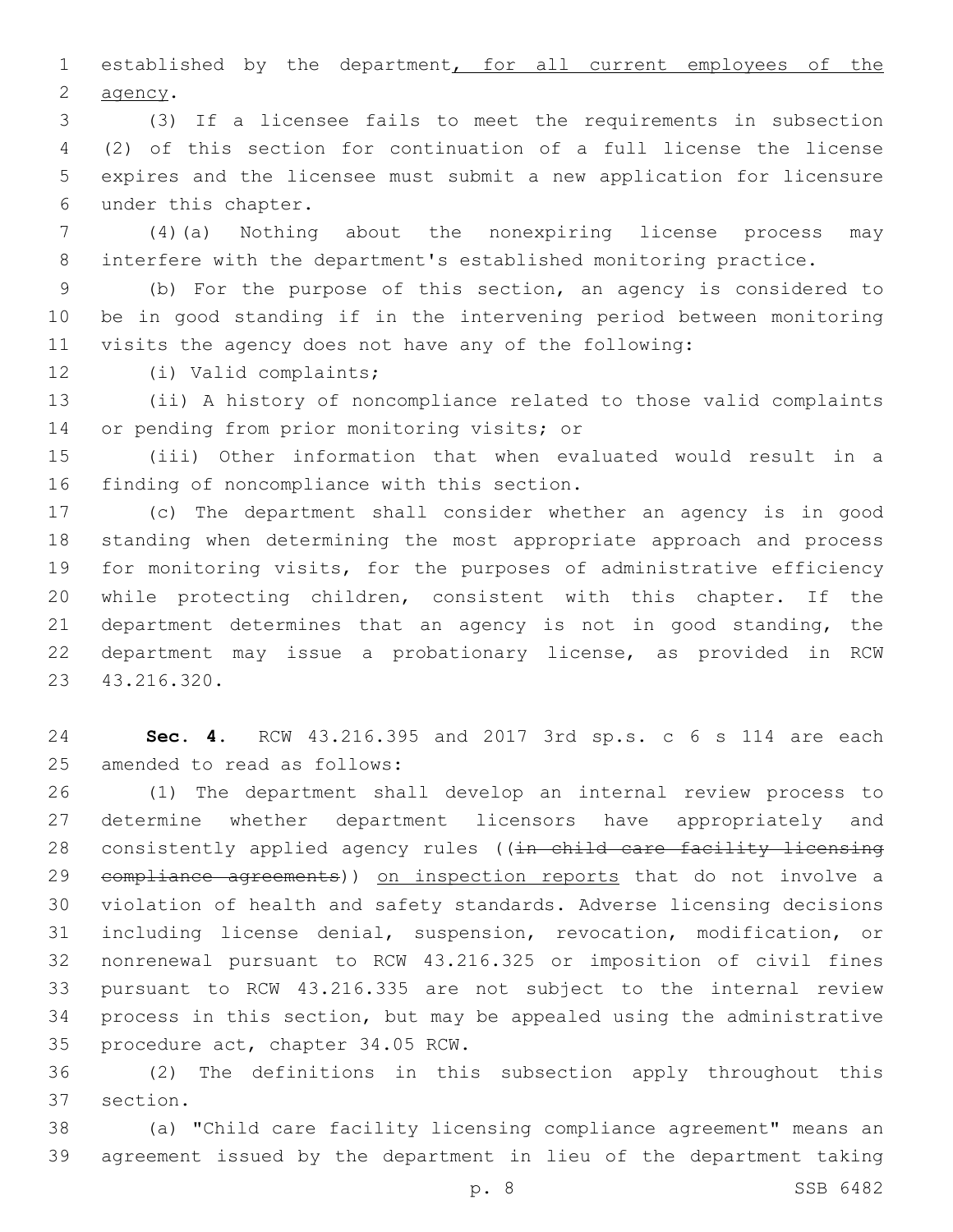enforcement action against a child care provider that contains: (i) A description of the violation and the rule or law that was violated; (ii) a statement from the licensee regarding the proposed plan to comply with the rule or law; (iii) the date the violation must be corrected; (iv) information regarding other licensing action that may be imposed if compliance does not occur by the required date; and (v) 7 the signature of the licensor and licensee or the licensee's 8 delegate.

 (b) "Health and safety standards" means rules or requirements developed by the department to protect the health and safety of children against ((substantial)) risk of bodily, mental, or 12 psychological injury, harm, illness, or death.

 (3) The internal review process shall be conducted by the 14 following six individuals:

 (a) Three department employees who may include child care 16 licensors; and

 (b) Three child care providers selected by the department from names submitted by the oversight board for children, youth, and 19 families established in RCW 43.216.015.

 (4) The internal review process established in this section may overturn, change, or uphold a department licensing decision by majority vote. In the event that the six individuals conducting the 23 internal review process are equally divided, the secretary or the secretary's designee shall make the decision of the internal review process. The internal review process must provide the parties with a written decision of the outcome after completion of the internal review process. A licensee must request a review under the internal 28 review process within ten days of the development of ((a child care 29 facility licensing compliance agreement)) an inspection report and 30 the internal review process must be completed within ((thirty)) sixty days after the request from the licensee to initiate the internal 32 review process is received.

 (5) A licensee may request a final review by the oversight board for children, youth, and families after completing the internal review process established in this section by giving notice to the department and the oversight board for children, youth, and families within ten days of receiving the written decision produced by the 38 internal review process.

 (((6) The department shall not develop a child care facility licensing compliance agreement with a child care provider for first-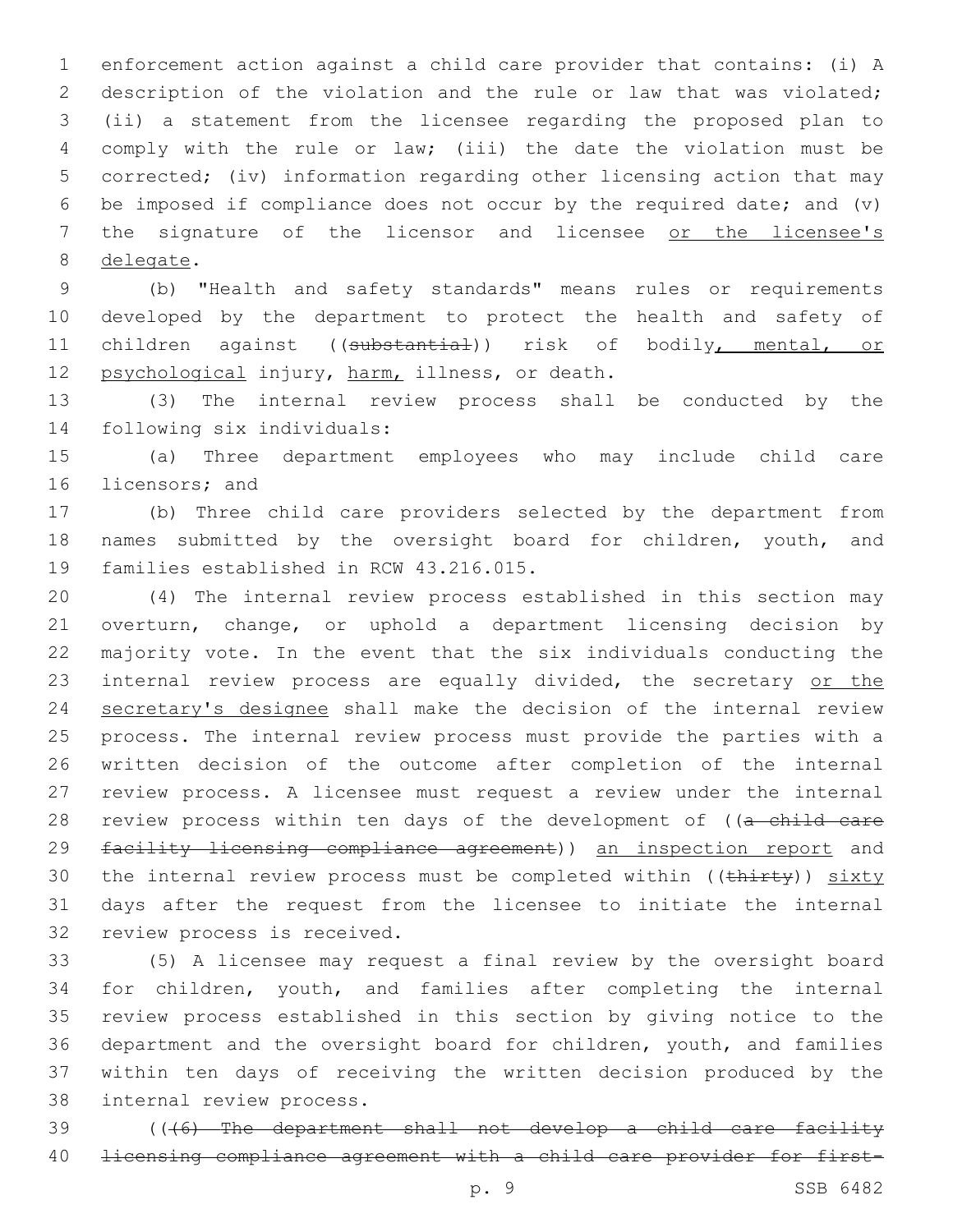1 time violations of rules that do not relate to health and safety 2 standards and that can be corrected on the same day that the violation is identified. The department shall develop a procedure for providing a warning and offering technical assistance to providers in response to these first-time violations.))

 **Sec. 5.** RCW 72.40.250 and 2019 c 266 s 11 are each amended to 7 read as follows:

 In addition to the powers and duties under RCW 72.40.022 and 72.40.024, the director of the Washington center for deaf and hard of hearing youth, or the director's designee, and the superintendent of 11 the state school for the blind shall:

 (1) Develop written procedures for the supervision of employees and volunteers who have the potential for contact with students. Such procedures shall be designed to prevent child abuse and neglect by 15 providing for adequate supervision of such employees and volunteers, taking into consideration such factors as the student population 17 served, architectural factors, and the size of the facility. Such procedures shall include, but need not be limited to, the following:

(a) Staffing patterns and the rationale for such;

20 (b) Responsibilities of supervisors;

 (c) The method by which staff and volunteers are made aware of the identity of all supervisors, including designated on-site 23 supervisors;

 (d) Provision of written supervisory guidelines to employees and 25 volunteers;

 (e) Periodic supervisory conferences for employees and 27 volunteers; and

 (f) Written performance evaluations of staff to be conducted by supervisors in a manner consistent with applicable provisions of the 30 civil service law.

 (2) Develop written procedures for the protection of students when there is reason to believe an incident has occurred which would render a minor student an abused or neglected child within the meaning of RCW 26.44.020. Such procedures shall include, but need not 35 be limited to, the following:

 (a) Investigation. Immediately upon notification that a report of 37 child abuse or neglect has been made to the department of ((social 38 and health services)) children, youth, and families or a law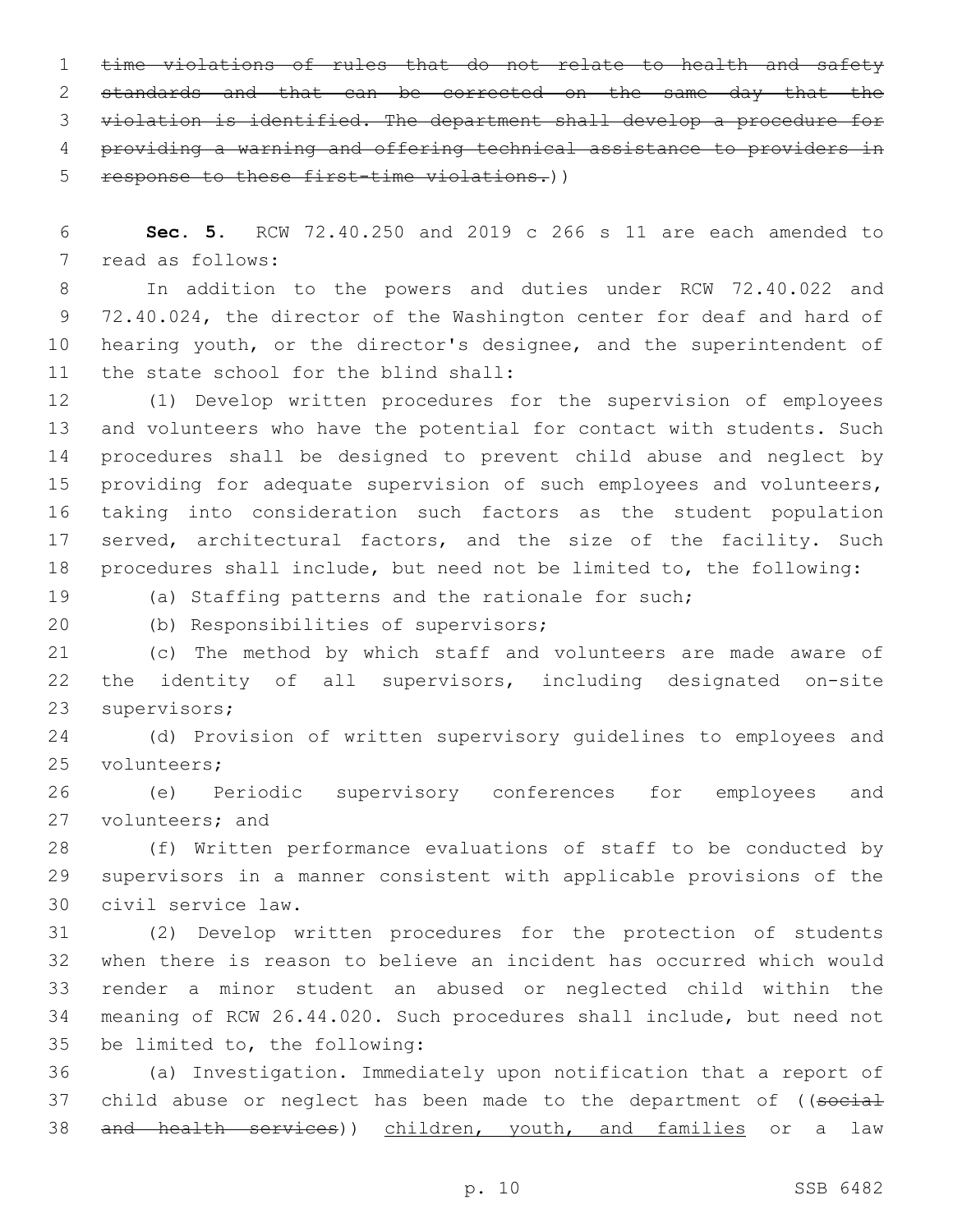enforcement agency, the superintendent or the director, or the 2 director's designee, shall:

 (i) Preserve any potential evidence through such actions as securing the area where suspected abuse or neglect occurred;

 (ii) Obtain proper and prompt medical evaluation and treatment, as needed, with documentation of any evidence of abuse or neglect; 7 and

8 (iii) Provide necessary assistance to the department of ((social 9 and health services)) children, youth, and families and local law 10 enforcement in their investigations;

 (b) Safety. Upon notification that a report of suspected child 12 abuse or neglect has been made to the department of ((social and 13 health services)) children, youth, and families or a law enforcement 14 agency, the superintendent or the director or his or her designee, with consideration for causing as little disruption as possible to the daily routines of the students, shall evaluate the situation and immediately take appropriate action to assure the health and safety of the students involved in the report and of any other students similarly situated, and take such additional action as is necessary to prevent future acts of abuse or neglect. Such action may include:

(i) Consistent with federal and state law:21

(A) Removing the alleged perpetrator from the school;

 (B) Increasing the degree of supervision of the alleged 24 perpetrator; and

 (C) Initiating appropriate disciplinary action against the 26 alleged perpetrator;

 (ii) Provision of increased training and increased supervision to volunteers and staff pertinent to the prevention and remediation of 29 abuse and neglect;

 (iii) Temporary removal of the students from a program and reassignment of the students within the school, as an emergency measure, if it is determined that there is a risk to the health or safety of such students in remaining in that program. Whenever a student is removed, pursuant to this subsection (2)(b)(iii), from a special education program or service specified in his or her individualized education program, the action shall be reviewed in an 37 individualized education program meeting; and

 (iv) Provision of counseling to the students involved in the 39 report or any other students, as appropriate;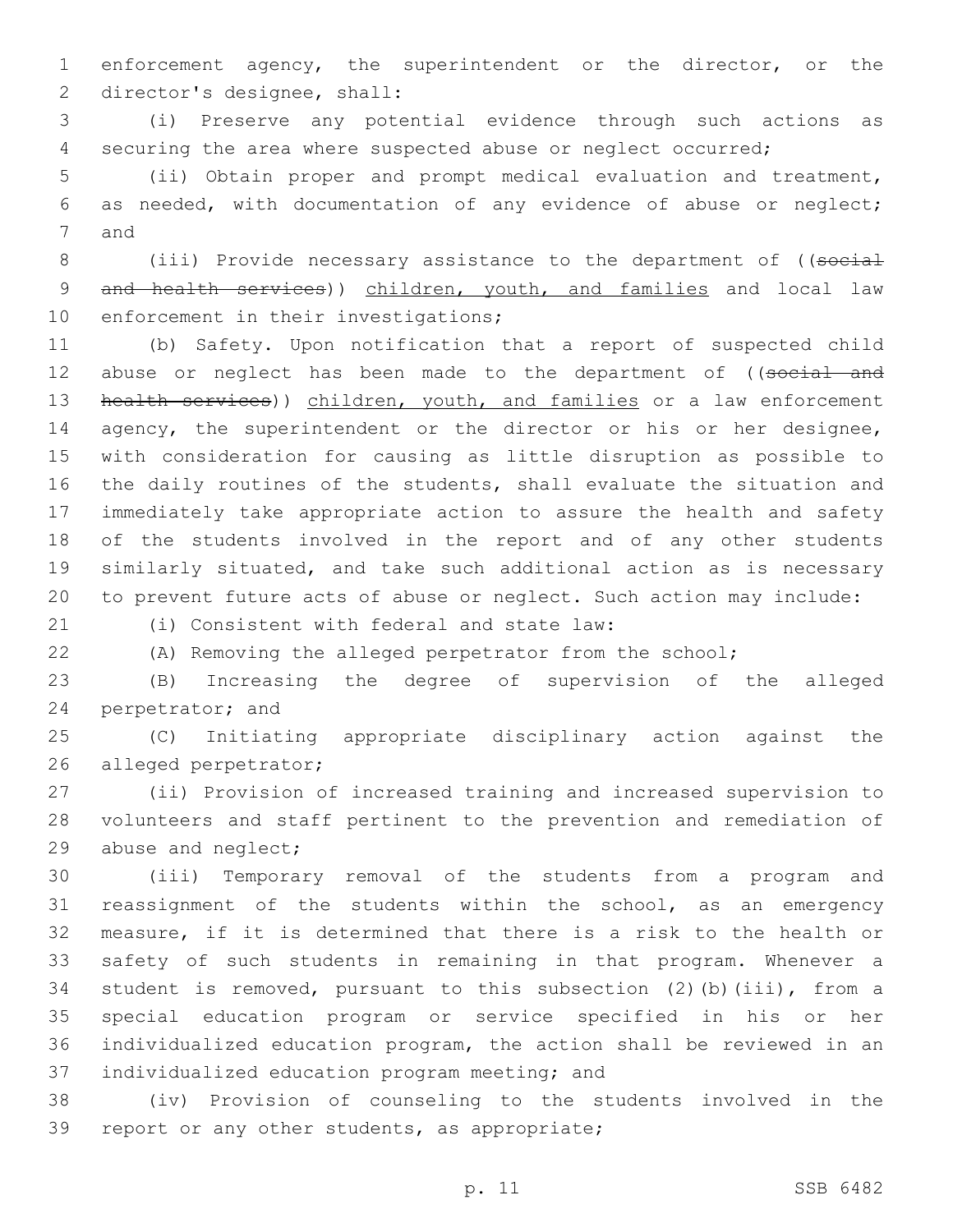(c) Corrective action plans. Upon receipt of the results of an 2 investigation by the department of ((social and health services)) children, youth, and families pursuant to a report of suspected child abuse or neglect, the superintendent or the director, or the director's designee, after consideration of any recommendations by the department of ((social and health services)) children, youth, and families for preventive and remedial action, shall implement a written plan of action designed to assure the continued health and safety of students and to provide for the prevention of future acts 10 of abuse or neglect.

11 **Sec. 6.** RCW 72.40.280 and 2009 c 381 s 21 are each amended to 12 read as follows:

13 (1) The department of ((social and health services)) children, 14 youth, and families must periodically monitor the residential program 15 at the state school for the deaf, including but not limited to 16 examining the residential-related policies and procedures as well as 17 the residential facilities. The department of ((social and health 18 services)) children, youth, and families must make recommendations to 19 the director and the board of trustees of the center or its successor 20 board on health and safety improvements related to child safety and 21 well-being. The department of ((social and health services)) 22 children, youth, and families must conduct the monitoring reviews at 23 least annually. The director or the director's designee may from time 24 to time request technical assistance from the department of ((social 25 and health services)) children, youth, and families.

26 (2) ((The department of social and health services must conduct a 27 comprehensive child health and safety review, as defined in rule, of 28 the residential program at the state school for the deaf every three 29 years.

 $(3)$ )) The state school for the deaf must provide the department 31 of ((social and health services')) children, youth, and families' staff with full and complete access to all records and documents that the department staff may request to carry out the requirements of 34 this section. The department of ((social and health services)) children, youth, and families must have full and complete access to all students and staff of the state school for the deaf to conduct interviews to carry out the requirements of this section.

38  $((+4))$   $(3)$  For the purposes of this section, the department of 39 ((social and health services)) children, youth, and families must use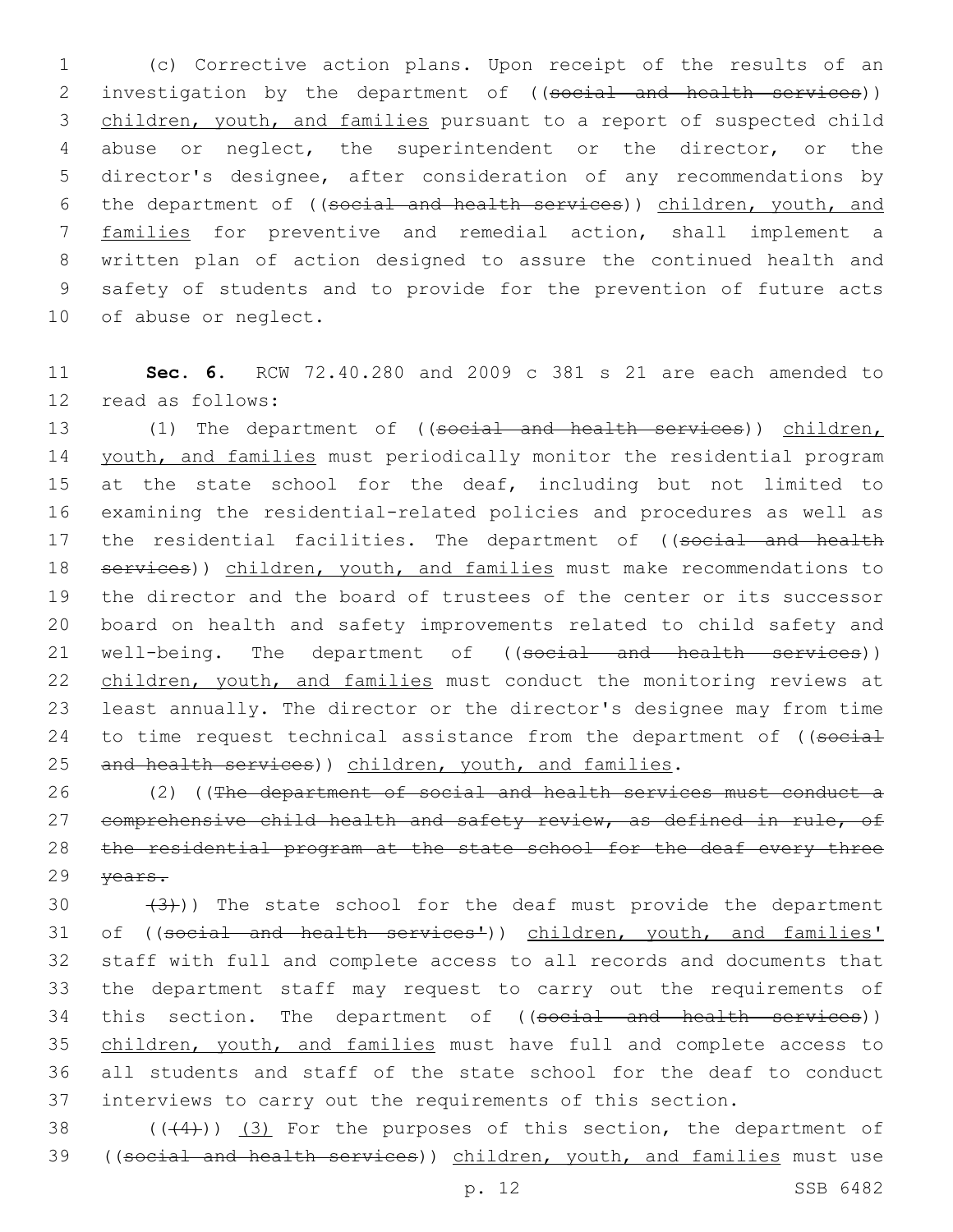the safety standards established in this chapter when conducting the 2 reviews.

 **Sec. 7.** RCW 74.15.125 and 1995 c 302 s 7 are each amended to 4 read as follows:

 (1) The department may issue a probationary license to a licensee who has had a license but is temporarily unable to comply with a rule or has been the subject of multiple complaints or concerns about 8 noncompliance if:

 (a) The noncompliance does not present an immediate threat to the health and well-being of the children but would be likely to do so if 11 allowed to continue; and

 (b) The licensee has a plan approved by the department to correct the area of noncompliance within the probationary period.

 (2) A probationary license may be issued for up to six months, and at the discretion of the department it may be extended for an additional six months. The department shall immediately terminate the probationary license, if at any time the noncompliance for which the probationary license was issued presents an immediate threat to the 19 health or well-being of the children.

 (3) The department may, at any time, issue a probationary license for due cause that states the conditions of probation.

 (4) An existing license is invalidated when a probationary 23 license is issued.

 (5) At the expiration of the probationary license, the department shall reinstate the original license for the remainder of its term, issue a new license, or revoke the original license.

 (6) A right to an adjudicative proceeding shall not accrue to the licensee whose license has been placed on probationary status unless the licensee does not agree with the placement on probationary status and the department then suspends, revokes, or modifies the license.

 (7)(a) The department may issue a child-specific license to individuals listed in RCW 13.34.030(21) who opt to become licensed for placement of relative children in the department's care, custody, and control.

 (b) Such individuals must meet all minimum licensing requirements for foster family homes established pursuant to RCW 74.15.030 and are subject to child-specific license criteria, which the department is authorized to establish by rule.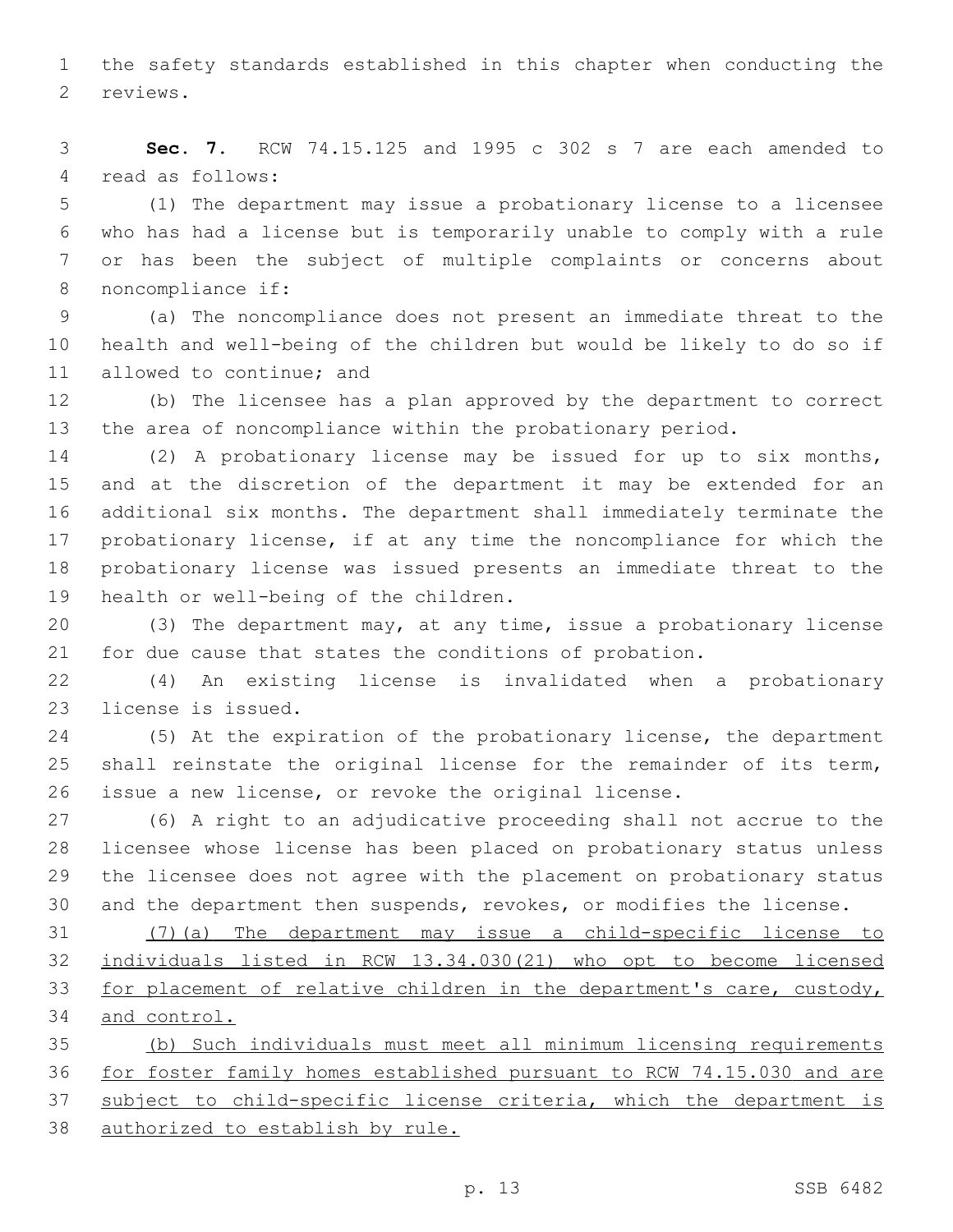(c) For purposes of federal funding, a child-specific license is considered a full license with all of the rights and responsibilities of a foster family home license, except that at the discretion of the department the licensee may only receive placement of specific children who are related to the licensee.

 (d) Placement with a relative who holds a child-specific license is subject to the department's sole discretion. A child-specific license does not confer upon the licensee a right to placement of a particular child, nor does it confer party status in any proceeding under chapter 13.34 RCW.

 **Sec. 8.** RCW 43.216.015 and 2019 c 429 s 1 are each amended to 12 read as follows:

 (1)(a) The department of children, youth, and families is created as an executive branch agency. The department is vested with all powers and duties transferred to it under chapter 6, Laws of 2017 3rd sp. sess. and such other powers and duties as may be authorized by law. The vision for the department is that Washington state's children and youth grow up safe and healthy—thriving physically, emotionally, and academically, nurtured by family and community.

 (b) The department, in partnership with state and local agencies, tribes, and communities, shall protect children and youth from harm 22 and promote healthy development with effective, high quality prevention, intervention, and early education services delivered in an equitable manner. An important role for the department shall be to provide preventative services to help secure and preserve families in crisis. The department shall partner with the federally recognized Indian tribes to develop effective services for youth and families while respecting the sovereignty of those tribes and the government- to-government relationship. Nothing in chapter 6, Laws of 2017 3rd sp. sess. alters the duties, requirements, and policies of the federal Indian child welfare act, 25 U.S.C. Secs. 1901 through 1963, as amended, or the Indian child welfare act, chapter 13.38 RCW.

 (2) Beginning July 1, 2018, the department must develop definitions for, work plans to address, and metrics to measure the outcomes for children, youth, and families served by the department and must work with state agencies to ensure services for children, youth, and families are science-based, outcome-driven, data-informed, 38 and collaborative.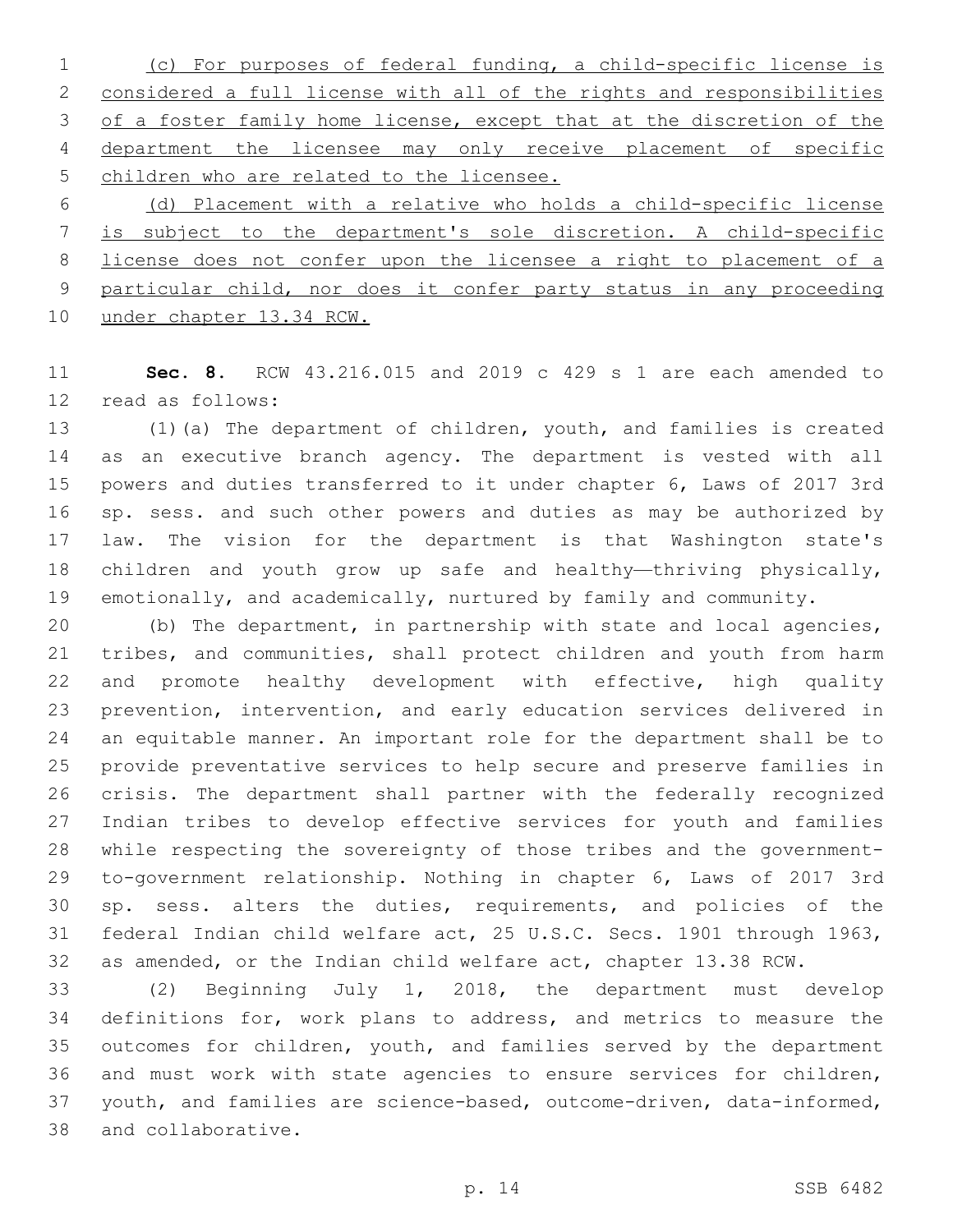(3)(a) Beginning July 1, 2018, the department must establish short and long-term population level outcome measure goals, including metrics regarding reducing disparities by family income, race, and 4 ethnicity in each outcome.

 (b) The department must report to the legislature on outcome measures, actions taken, progress toward these goals, and plans for the future year, no less than annually, beginning December 1, 2018.

(c) The outcome measures must include, but are not limited to:

 (i) Improving child development and school readiness through voluntary, high quality early learning opportunities as measured by: (A) Increasing the number and proportion of children kindergarten- ready as measured by the Washington kindergarten inventory of developing skills (WAKids) assessment including mathematics; (B) increasing the proportion of children in early learning programs that 15 have achieved the level 3 or higher early achievers quality standard; and (C) increasing the available supply of licensed child care in both child care centers and family homes, including providers not 18 receiving state subsidy;

19 (ii) Preventing child abuse and neglect;

 (iii) Improving child and youth safety, permanency, and well- being as measured by: (A) Reducing the number of children entering out-of-home care; (B) reducing a child's length of stay in out-of- home care; (C) reducing maltreatment of youth while in out-of-home care; (D) licensing more foster homes than there are children in foster care; (E) reducing the number of children that reenter out-of- home care within twelve months; (F) increasing the stability of placements for children in out-of-home care; and (G) developing strategies to demonstrate to foster families that their service and involvement is highly valued by the department, as demonstrated by the development of strategies to consult with foster families regarding future placement of a foster child currently placed with a 32 foster family;

 (iv) Improving reconciliation of children and youth with their families as measured by: (A) Increasing family reunification; and (B) increasing the number of youth who are reunified with their family of 36 origin;

 (v) In collaboration with county juvenile justice programs, improving adolescent outcomes including reducing multisystem involvement and homelessness; and increasing school graduation rates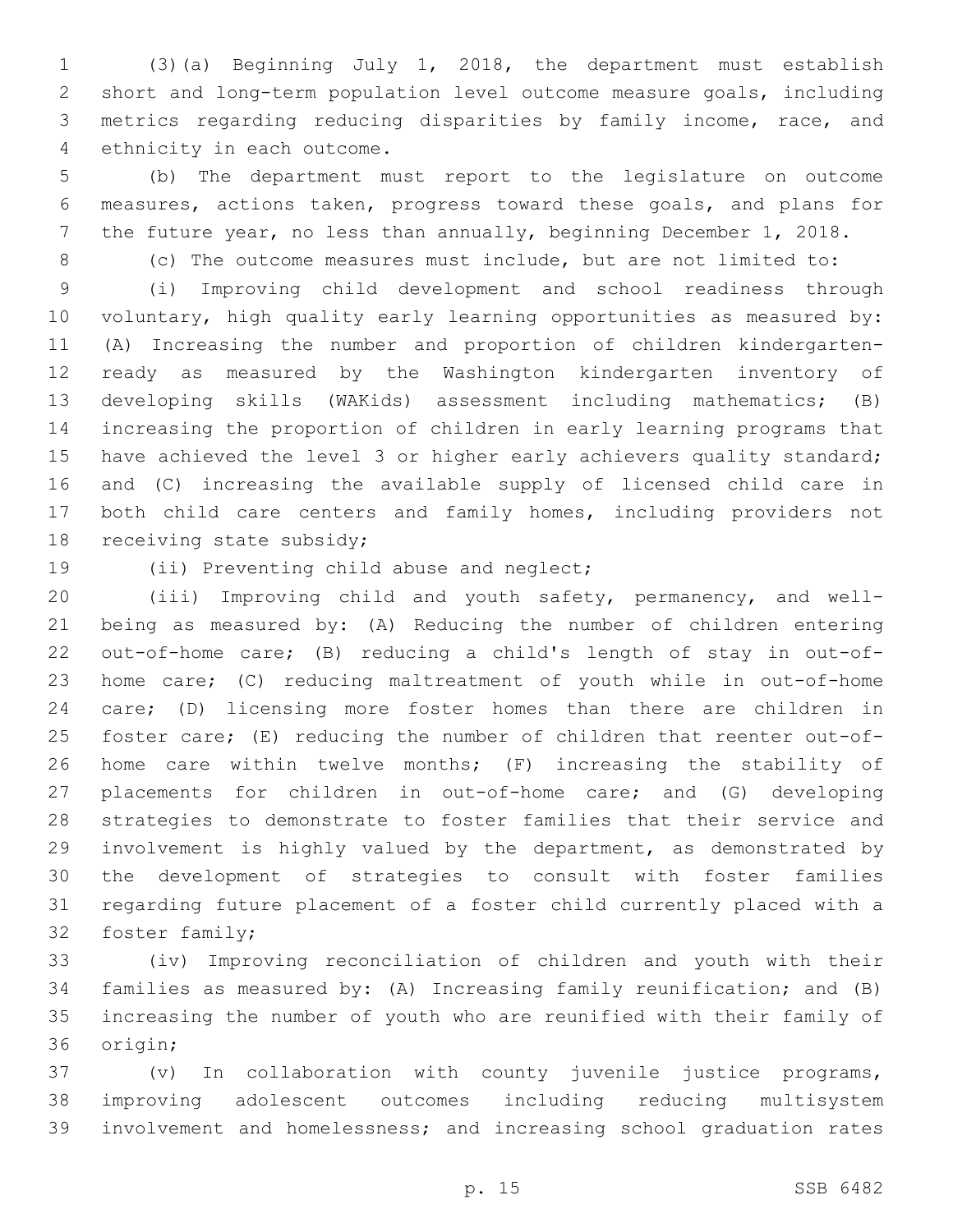and successful transitions to adulthood for youth involved in the 2 child welfare and juvenile justice systems;

 (vi) Reducing future demand for mental health and substance use disorder treatment for youth involved in the child welfare and 5 juvenile justice systems;

 (vii) In collaboration with county juvenile justice programs, reducing criminal justice involvement and recidivism as measured by: (A) An increase in the number of youth who successfully complete the terms of diversion or alternative sentencing options; (B) a decrease in the number of youth who commit subsequent crimes; and (C) eliminating the discharge of youth from institutional settings into 12 homelessness; and

 (viii) Reducing racial and ethnic disproportionality and disparities in system involvement and across child and youth outcomes 15 in collaboration with other state agencies.

(4) Beginning July 1, 2018, the department must:

 (a) Lead ongoing collaborative work to minimize or eliminate systemic barriers to effective, integrated services in collaboration 19 with state agencies serving children, youth, and families;

 (b) Identify necessary improvements and updates to statutes relevant to their responsibilities and proposing legislative changes 22 to the governor no less than biennially;

 (c) Help create a data-focused environment in which there are aligned outcomes and shared accountability for achieving those outcomes, with shared, real-time data that is accessible to 26 authorized persons interacting with the family, child, or youth to identify what is needed and which services would be effective;

 (d) Lead the provision of state services to adolescents, focusing on key transition points for youth, including exiting foster care and institutions, and coordinating with the office of homeless youth prevention and protection programs to address the unique needs of 32 homeless youth; and

 (e) Create and annually update a list of the rights and responsibilities of foster parents in partnership with foster parent representatives. The list of foster parent rights and responsibilities must be posted on the department's web site, provided to individuals participating in a foster parent orientation before licensure, provided to foster parents in writing at the time of licensure, and provided to foster parents applying for license 40 renewal.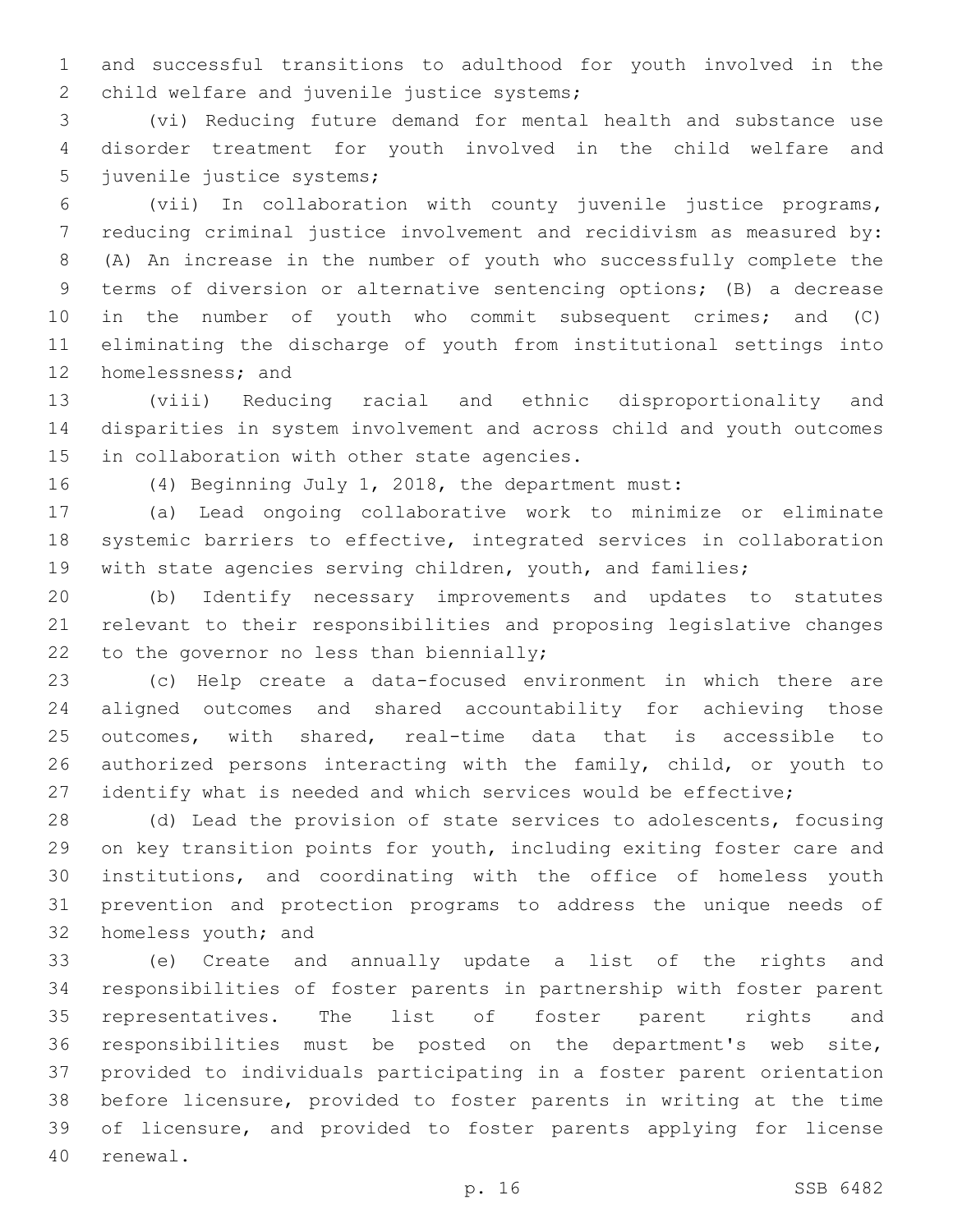(5) The department is accountable to the public. To ensure transparency, beginning December 30, 2018, agency performance data for the services provided by the department, including outcome data for contracted services, must be available to the public, consistent with confidentiality laws, federal protections, and individual rights to privacy. Publicly available data must include budget and funding decisions, performance-based contracting data, including data for contracted services, and performance data on metrics identified in this section. The board must work with the secretary and director to develop the most effective and cost-efficient ways to make department data available to the public, including making this data readily 12 available on the department's web site.

 (6) The department shall ensure that all new and renewed 14 contracts for services are performance-based.

 (7) The department must execute all new and renewed contracts for services in accordance with this section and consistent with RCW 74.13B.020. When contracted services are managed through a network administrator or other third party, the department must execute data- sharing agreements with the entities managing the contracts to track provider performance measures. Contracts with network administrators or other third parties must provide the contract administrator the ability to shift resources from one provider to another, to evaluate individual provider performance, to add or delete services in consultation with the department, and to reinvest savings from increased efficiencies into new or improved services in their catchment area. Whenever possible, contractor performance data must be made available to the public, consistent with confidentiality laws 28 and individual rights to privacy.

 (8)(a) The board shall begin its work and call the first meeting of the board on or after July 1, 2018. The board shall immediately assume the duties of the legislative children's oversight committee, as provided for in RCW 74.13.570 and assume the full functions of the board as provided for in this section by July 1, 2019. The office of innovation, alignment, and accountability shall provide quarterly updates regarding the implementation of the department to the board 36 between July 1, 2018, and July 1, 2019.

 (b) The office of the family and children's ombuds shall establish the board. The board is authorized for the purpose of monitoring and ensuring that the department achieves the stated outcomes of chapter 6, Laws of 2017 3rd sp. sess., and complies with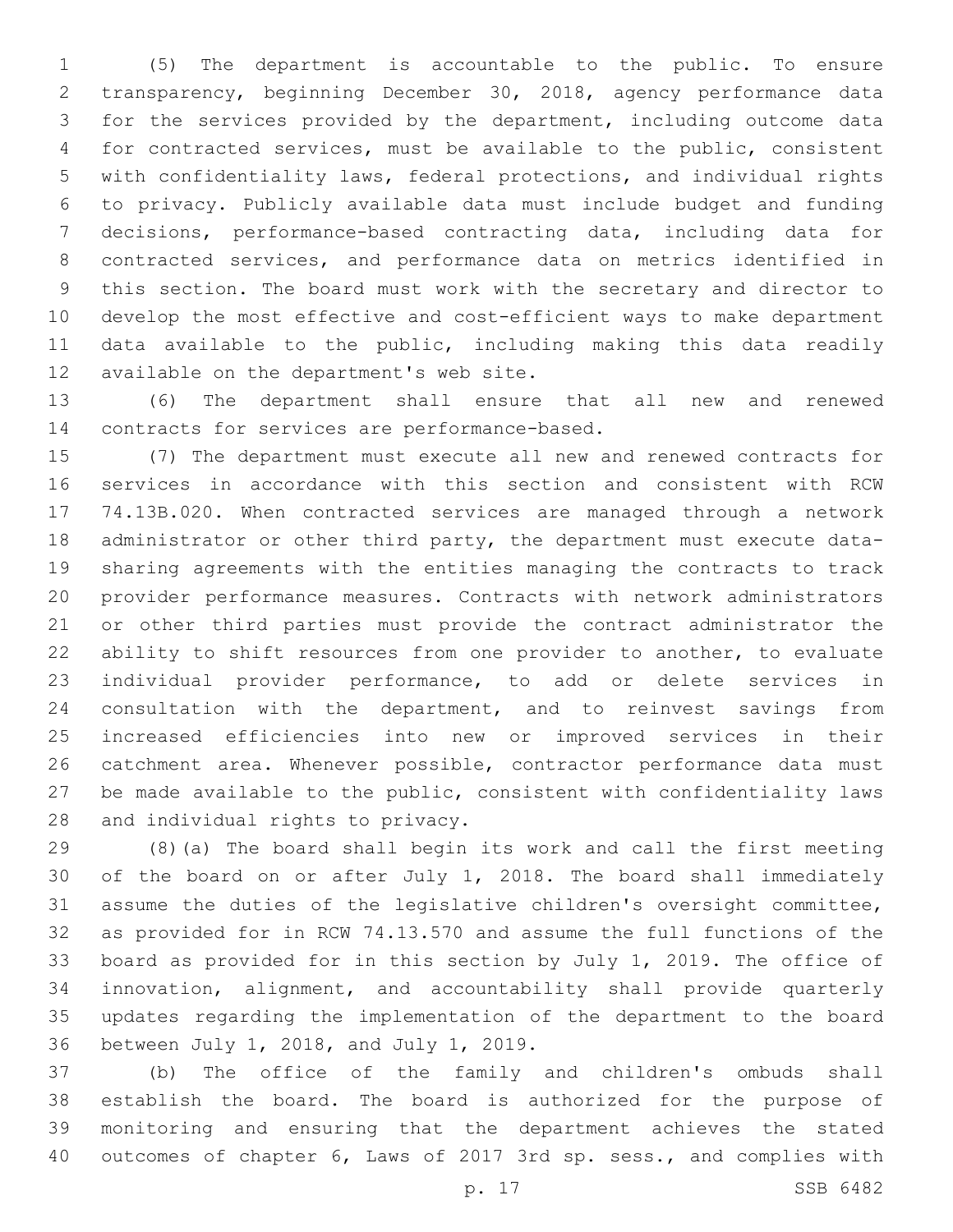administrative acts, relevant statutes, rules, and policies pertaining to early learning, juvenile rehabilitation, juvenile 3 justice, and children and family services. (9)(a) The board shall consist of the following members: (i) Two senators and two representatives from the legislature with one member from each major caucus;6 (ii) One nonvoting representative from the governor's office; (iii) One subject matter expert in early learning; (iv) One subject matter expert in child welfare; (v) One subject matter expert in juvenile rehabilitation and 11 justice; (vi) One subject matter expert in reducing disparities in child 13 outcomes by family income and race and ethnicity; (vii) One tribal representative from west of the crest of the 15 Cascade mountains; (viii) One tribal representative from east of the crest of the 17 Cascade mountains; (ix) One current or former foster parent representative; (x) One representative of an organization that advocates for the 20 best interest of the child; (xi) One parent stakeholder group representative; 22 (xii) One law enforcement representative; (xiii) One child welfare caseworker representative; (xiv) One early childhood learning program implementation 25 practitioner; (xv) One current or former foster youth under age twenty-five; (xvi) One individual under age twenty-five with current or previous experience with the juvenile justice system; (xvii) One physician with experience working with children or 30 youth; and (xviii) One judicial representative presiding over child welfare 32 court proceedings or other children's matters. (b) The senate members of the board shall be appointed by the leaders of the two major caucuses of the senate. The house of representatives members of the board shall be appointed by the leaders of the two major caucuses of the house of representatives. Members shall be appointed before the close of each regular session 38 of the legislature during an odd-numbered year. (c) The remaining board members shall be nominated by the governor, subject to the approval of the appointed legislators by

p. 18 SSB 6482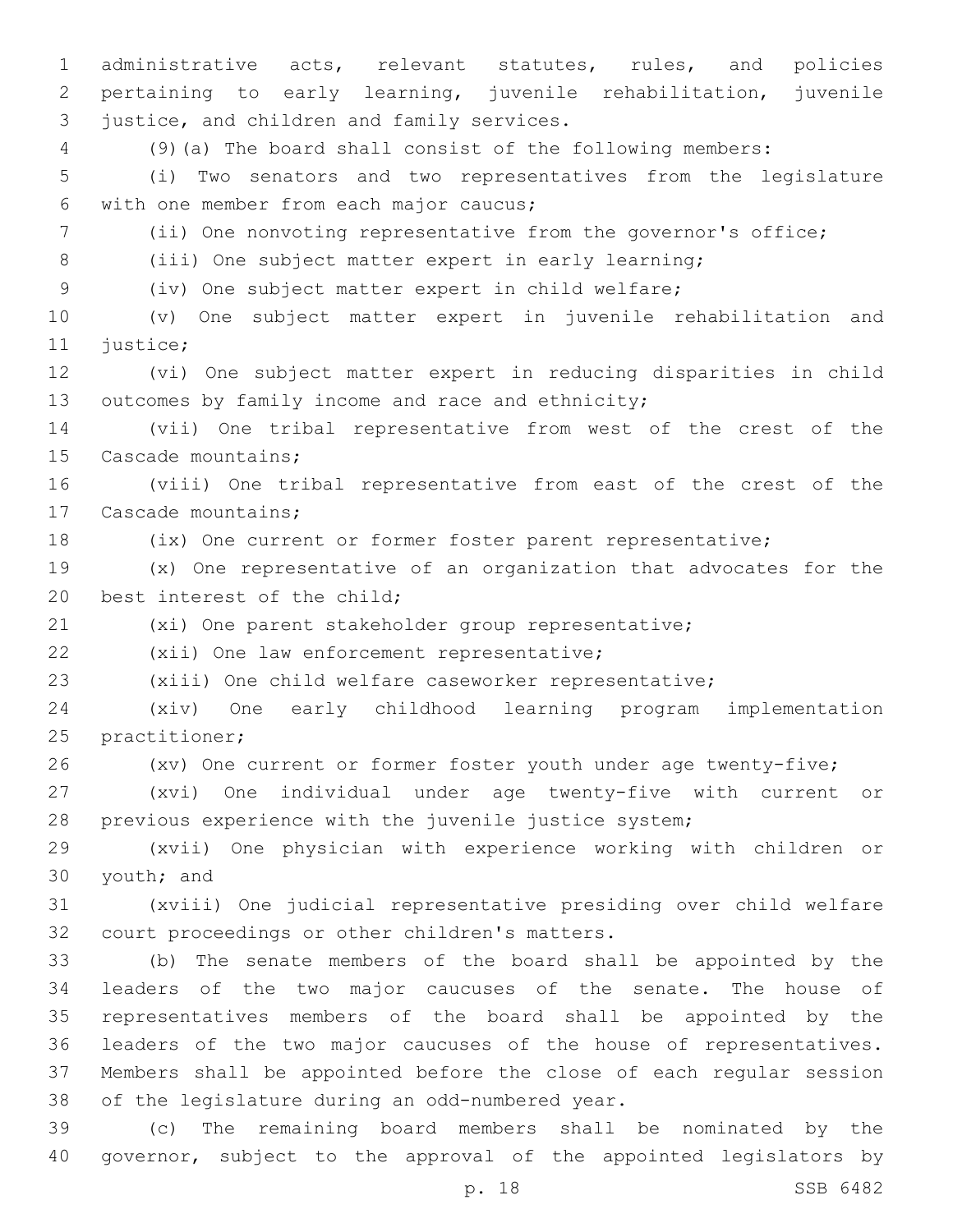majority vote, and serve four-year terms. When nominating and approving members after July 28, 2019, the governor and appointed legislators must ensure that at least five of the board members 4 reside east of the crest of the Cascade mountains.

 (10) The board has the following powers, which may be exercised 6 by majority vote of the board:

 (a) To receive reports of the office of the family and children's 8 ombuds;

 (b) To obtain access to all relevant records in the possession of the office of the family and children's ombuds, except as prohibited 11 by law;

 (c) To select its officers and adoption of rules for orderly 13 procedure;

 (d) To request investigations by the office of the family and 15 children's ombuds of administrative acts;

 (e) To request and receive information, outcome data, documents, materials, and records from the department relating to children and family welfare, juvenile rehabilitation, juvenile justice, and early 19 learning;

 (f) To determine whether the department is achieving the 21 performance measures;

 (g) If final review is requested by a licensee, to review whether department licensors appropriately and consistently applied agency 24 rules ((in child care facility licensing compliance agreements as 25 defined in RCW 43.216.395)) on inspection reports that do not involve a violation of health and safety standards as defined in RCW 43.216.395 in cases that have already been reviewed by the internal review process described in RCW 43.216.395 with the authority to 29 overturn, change, or uphold such decisions;

 (h) To conduct annual reviews of a sample of department contracts for services from a variety of program and service areas to ensure that those contracts are performance-based and to assess the measures 33 included in each contract; and

 (i) Upon receipt of records or data from the office of the family and children's ombuds or the department, the board is subject to the same confidentiality restrictions as the office of the family and children's ombuds is under RCW 43.06A.050. The provisions of RCW 38 43.06A.060 also apply to the board.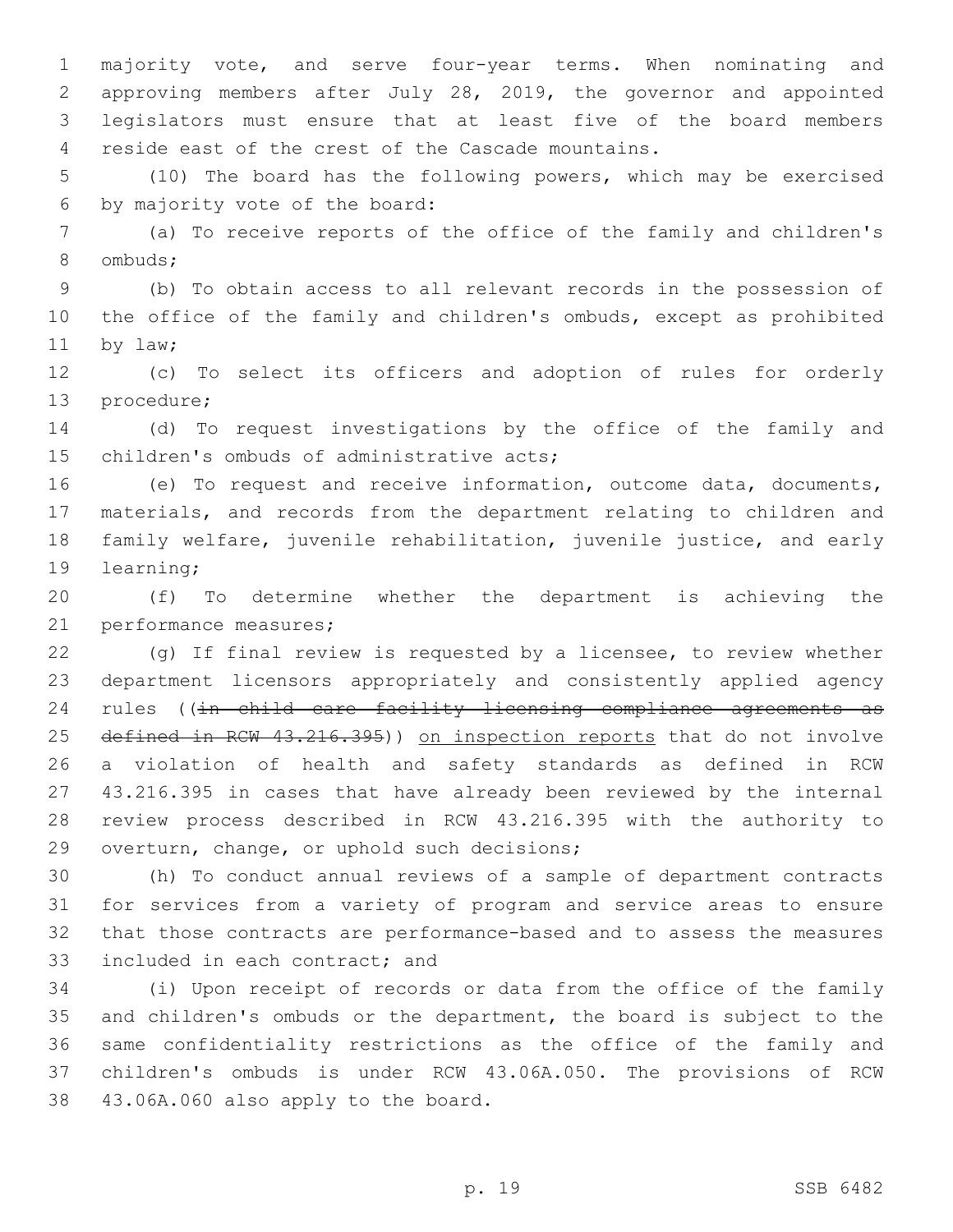(11) The board has general oversight over the performance and policies of the department and shall provide advice and input to the 3 department and the governor.

 (12) The board must no less than twice per year convene stakeholder meetings to allow feedback to the board regarding contracting with the department, departmental use of local, state, private, and federal funds, and other matters as relating to carrying 8 out the duties of the department.

 (13) The board shall review existing surveys of providers, customers, parent groups, and external services to assess whether the department is effectively delivering services, and shall conduct additional surveys as needed to assess whether the department is 13 effectively delivering services.

 (14) The board is subject to the open public meetings act, chapter 42.30 RCW, except to the extent disclosure of records or information is otherwise confidential under state or federal law.

 (15) Records or information received by the board is confidential to the extent permitted by state or federal law. This subsection does not create an exception for records covered by RCW 13.50.100.

 (16) The board members shall receive no compensation for their service on the board, but shall be reimbursed for travel expenses incurred while conducting business of the board when authorized by the board and within resources allocated for this purpose, except appointed legislators who shall be reimbursed for travel expenses in 25 accordance with RCW 43.03.050 and 43.03.060.

 (17) The board shall select, by majority vote, an executive director who shall be the chief administrative officer of the board and shall be responsible for carrying out the policies adopted by the board. The executive director is exempt from the provisions of the state civil service law, chapter 41.06 RCW, and shall serve at the pleasure of the board established in this section.

 (18) The board shall maintain a staff not to exceed one full-time equivalent employee. The board-selected executive director of the board is responsible for coordinating staff appointments.

 (19) The board shall issue an annual report to the governor and legislature by December 1st of each year with an initial report delivered by December 1, 2019. The report must review the department's progress towards meeting stated performance measures and desired performance outcomes, and must also include a review of the 40 department's strategic plan, policies, and rules.